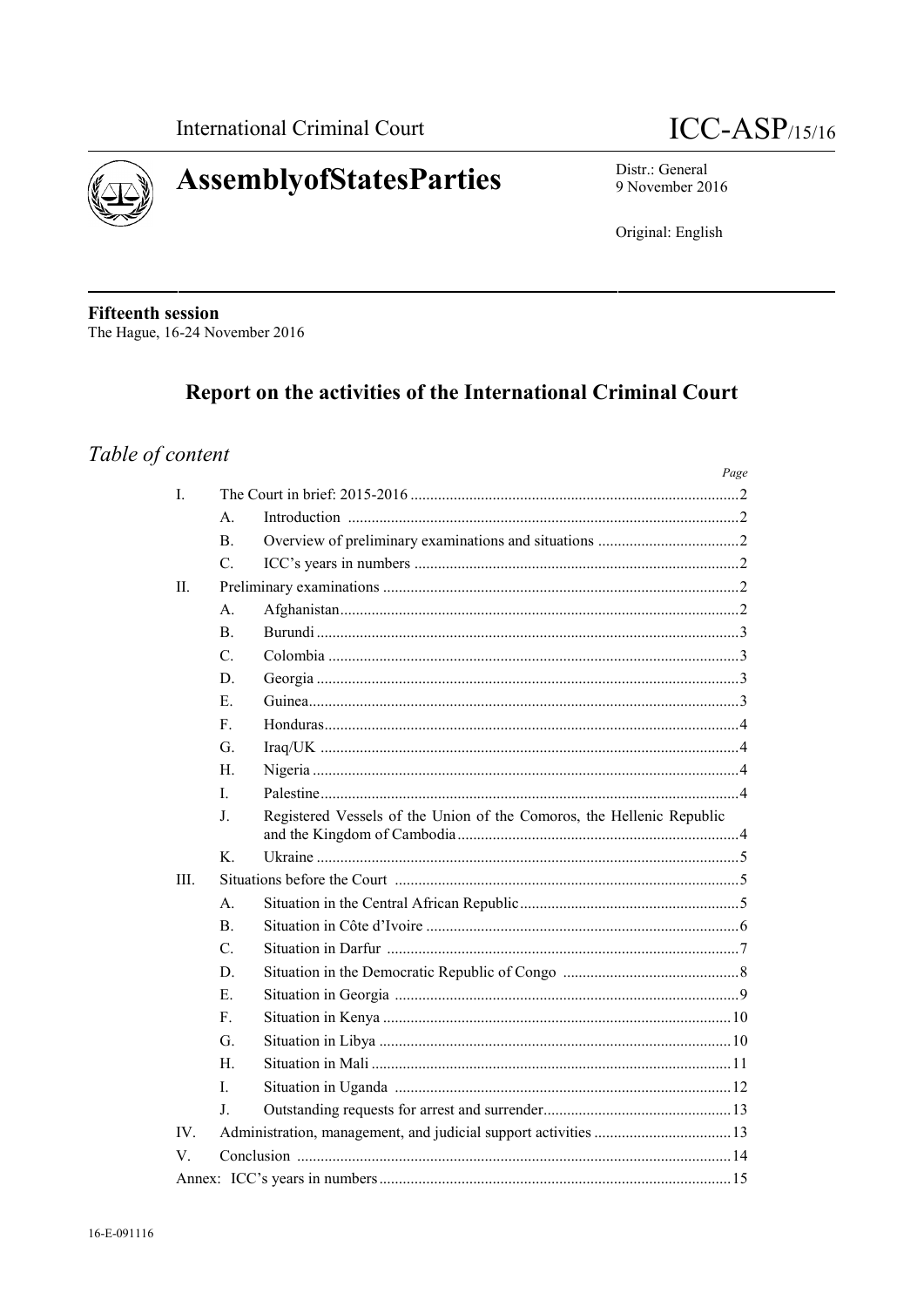# **I. The Court in brief: 2015-2016**

# **A. Introduction**

1. The present report offers an overview of the activities of the International Criminal Court (ICC or Court) between **16 September 2015 and 15 September 2016**. The Court has maintained the practice of the past two years, structuring the report around the current situations before the Court and providing the most important statistics in a single table, in order to make available to the States Parties and relevant stakeholders a holistic view of the Court's activities.

# **B. Overview of preliminary examinations and situations**

2. During the reporting period, the Office of the Prosecutor (OTP or the Office) opened a preliminary examination into the situation in Burundi; continued preliminary examinations of the situations in Afghanistan, Colombia, Guinea, Iraq, Nigeria, Palestine, Ukraine, and of the Comoros referral; and concluded its preliminary examinations in Honduras and Georgia. The OTP published a report on its preliminary examination activities on 12 November 2015.A summary of preliminary examinations will be provided in part II of the present report.

3. As of 15 September 2016, the Court was seized of 19 cases and ten situations before the Court – Central African Republic (CAR I and CAR II); Uganda ; Democratic Republic of Congo (DRC); Darfur (Sudan) ; Kenya; Libya; Côte d'Ivoire; Mali and Georgia. A detailed overview of the activities emanating from each situation will be provided in Part III.

# **C. ICC's years in numbers** *(details provided in the annex)*

| In the<br>courtroom     | 19 cases in 10 situations; 247 hearings with 85 witnesses testifying; 9708 victims<br>represented; 707 decisions and 160 orders issued; 1 final judgment and 7 on<br>interlocutory appeals rendered.                                                                                                                                                                                                                                                                                                                                                                                                                                                                                                                                                                |
|-------------------------|---------------------------------------------------------------------------------------------------------------------------------------------------------------------------------------------------------------------------------------------------------------------------------------------------------------------------------------------------------------------------------------------------------------------------------------------------------------------------------------------------------------------------------------------------------------------------------------------------------------------------------------------------------------------------------------------------------------------------------------------------------------------|
| Behind the<br>courtroom | 13,867 filings made; 46 defence and victims' teams assisted; 8 persons in custody; 3,748<br>victims applications for participation, with 2,292 victims granted participating status;<br>4,280 victims applications for reparation; 101 Lawyers added to the List of Counsel,<br>with a total of 687; 444 Article 15 communications received; 2,245 Interpreter days; 34,<br>581 transcribed pages; 24,792 translated pages; 12,138 visitors received, out of whom<br>9,849 attended hearings; 36,043 job applications processed, with 280 recruitments, and<br>736 staff members on established posts; 182 interns and 26 visiting professionals<br>recruited; 1 Presidential Directive, 3 Administrative Instructions and 12 Information<br>Circulars promulgated. |
|                         | In the field 52 witnesses/victims and 320 dependants relocated; 1, 006 missions undertaken; 630<br>meetings with and workshops for affected communities, reaching out to around<br>33,696 individuals; 6 field offices, 1 field presence, and 1 liaison office; requests for<br>arrest and surrender outstanding against 13 individuals.                                                                                                                                                                                                                                                                                                                                                                                                                            |
| States-<br>related      | 124 States Parties; 526 cooperation requests sent; 53 high-level visits from States<br>welcomed at the Seat of the Court; 68 reports produced for the ASP and 68 documents<br>for the CBF, amounting to 3,385 pages in total.                                                                                                                                                                                                                                                                                                                                                                                                                                                                                                                                       |

# **II. Preliminary examinations**

# **A. Afghanistan**

4. Having found that the information available provides a reasonable basis to believe that Rome Statute crimes have been committed in the situation in Afghanistan, including sexual and gender-based crimes, and that the identified potential cases would be admissible before the Court, the Office began to gather information relevant for assessing whether there are substantial reasons to believe that an investigation would not serve the interests of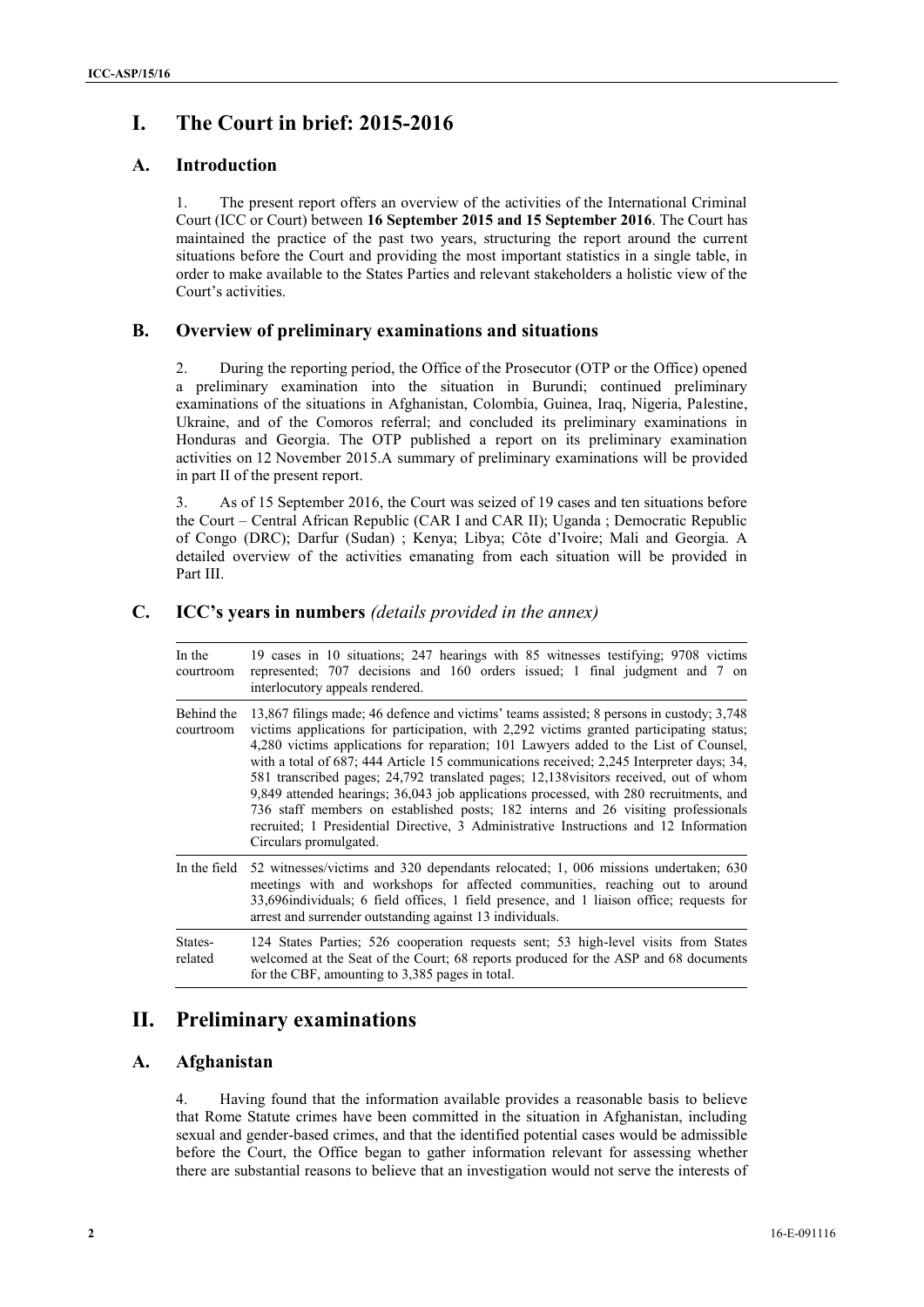justice prior to making a decision on whether to seek authorization from the Pre-Trial Chamber to open an investigation. The Office engaged with relevant stakeholders to discuss matters relevant for the issue of the "interests of justice", including the gravity of crimes and the interests of victims.

## **B. Burundi**

5. Since April 2015, Burundi has experienced violence between anti-Government protesters and Burundian security forces. In May 2015, the Prosecutor issued a public statement with regard to reports of pre-election violence in Burundi. The violence escalated following President Nkurunziza's re-election for a third term in July 2015. Following a deterioration of the security situation in November 2015, the Prosecutor issued another public statement reminding all actors of the jurisdiction of the Court. On 25 April 2016, the Prosecutor opened a preliminary examination into the situation in Burundi, focused on acts of killing, imprisonment, torture, rape and other forms of sexual violence, as well as cases of enforced disappearances that have been allegedly committed since April 2015. Since then, the OTP has gathered information from various sources to determine whether there is a sufficient factual and legal basis to initiate an investigation. Throughout its activities with respect to the situation in Burundi, the OTP consulted with relevant stakeholders, including relevant UN bodies.

## **C. Colombia**

6. The OTP continued to analyse the relevance and genuine ability of national proceedings in order to reach determinations on admissibility. In doing so, it engaged with State authorities and relevant NGOs. The Colombian authorities took steps in their investigations against high-ranking officials for *false positives* cases, under the ordinary system, and against senior paramilitary leaders for sexual crimes and forced displacement under the Justice and Peace Law framework. During the reporting period, the OTP continued to carefully monitor developments relating to the negotiations between the Government of Colombia and the *Fuerzas Armadas Revolucionarias de Colombia – Ejército del Pueblo* ("FARC-EP") and the beginning of the negotiations with the *Ejército de Liberación Nacional* ("ELN"). On 1 September 2016, the Prosecutor welcomed the announcement of the conclusion of the peace negotiations with the FARC-EP, highlighting the importance of genuine accountability in nurturing a sustainable peace. The Office will continue to closely monitor developments relevant to the finalization of the peace agreement and will continue its analysis of implementing legislation in order to assess its impact on the conduct of national proceedings relating to crimes under ICC jurisdiction.

## **D. Georgia**

7. The Office finalized its preliminary examination into the situation in Georgia and on 13 October 2015, pursuant to article 15 of the Statute, the Prosecutor requested the Pre- Trial Chamber I to authorize the commencement of an investigation into the situation in Georgia from the period 1 July 2008 until 10 October 2008. On 16 October 2015, the Prosecutor visited Tbilisi where she further informed victims and their representatives about her decision to request an authorization to open an investigation and explained the process of submitting victims' representations to the Pre-Trial Chamber. More information can be found in paragraphs 60 to 62 regarding the start of the investigation.

# **E. Guinea**

8. The OTP continued to actively follow-up on the progress of national proceedings relating to the events of 28 September 2009 and to encourage Guinean authorities to hold to their commitment to set the stage for a trial in 2017. Additionally, the Office continued engaging with Guinean authorities, UN representatives, including with the UN Team of Experts on the Rule of Law and Sexual Violence in Conflict and the UN Judicial Expert deployed to support the panel of Guinean judges' investigation, the EU and civil society to ensure and facilitate the adoption of pending investigative acts deemed essential for the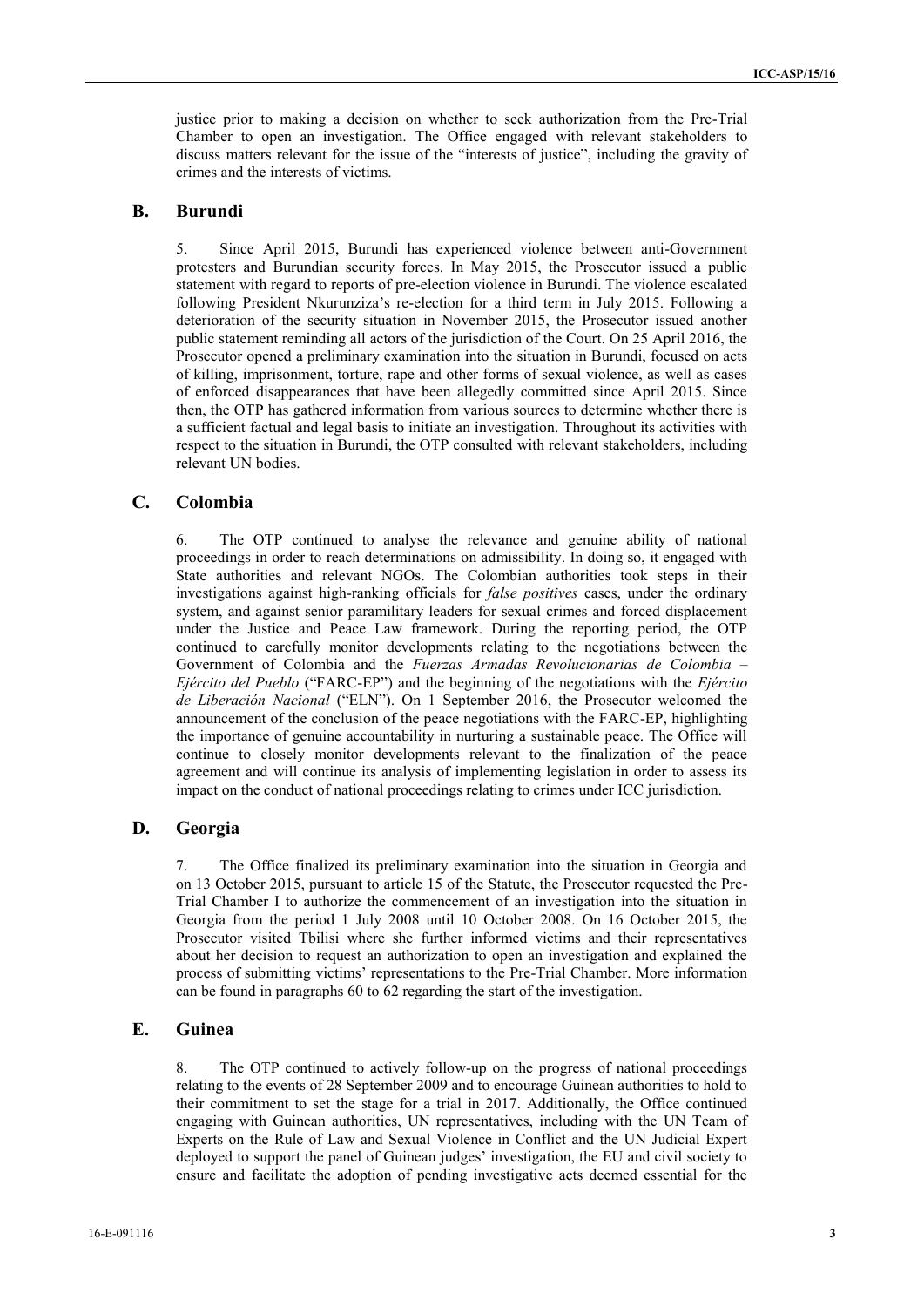completion of the investigation in 2016. On 14 October 2015, following reports of growing tensions after the first round of presidential elections in Guinea, the Prosecutor issued a statement calling for calm and restraint from all political actors and their supporters. In February and June 2016, the OTP conducted missions to Conakry to take stock of the investigative steps taken by the panel of judges and gauge the prospect of completion of the national investigation and of the organization of a trial within a reasonable timeframe.

# **F. Honduras**

9. On 28 October 2015, the Office concluded that there was no reasonable basis to proceed with an investigation and decided to close the preliminary examination. A detailed report has been issued by the Prosecutor presenting the findings of the Office on subject matter jurisdiction. Following the announcement, the OTP conducted a mission to Tegucigalpa, from 29 to 31 October 2015, to explain in detail its analysis and conclusions to Honduran authorities and civil society organizations.

## **G. Iraq/UK**

10. The OTP continued to gather and analyse information on alleged crimes by United Kingdom forces in the context of the armed conflicts in Iraq between March 2003 and July 2009. In this context, the Office further conducted a comprehensive evaluation of sources, including by carrying out missions to meet with relevant stakeholders and requesting further supporting material. The Office has also received and considered information on the progress of ongoing relevant national proceedings in the UK.

## **H. Nigeria**

11. In November 2015, the OTP found that the information available provides a reasonable basis to believe that crimes against humanity and war crimes under articles 7 and 8 of the Rome Statute have been committed in the context of the conflict between Boko Haram and Nigerian security forces. Since then, the OTP has focused on the admissibility assessment of the eight potential cases it has identified: six for conduct by Boko Haram and two for conduct by the Nigerian security forces. The Office conducted missions to Abuja in April and September 2016, during which it was able to engage with relevant civilian and military authorities and received information and supporting documentation relevant to these potential cases. The Office also examined new allegations of crimes committed in the situation in Nigeria including those unrelated to the conflict between Boko Haram and the Nigerian security forces.

## **I. Palestine**

The OTP continued to gather and evaluate information on alleged crimes committed by both parties to the 2014 Gaza conflict as well as certain alleged crimes committed in the West Bank and East Jerusalem since 13 June 2014, such as those related to settlement activities. The OTP also consulted and engaged with State authorities and intergovernmental and non-governmental organizations in order to address a range of issues relevant to the preliminary examination as well as specifically to seek additional information to further inform its assessment of the alleged crimes. The OTP held numerous meetings with national and international stakeholders and conducted a mission to Amman, Jordan, in March 2016. In October 2015, the Prosecutor also met with Palestinian President Mahmoud Abbas and addressed, among other things, the escalation of violence in the region and the need for calm and restraint by all sides.

## **J. Registered Vessels of the Union of the Comoros, the Hellenic Republic and the Kingdom of Cambodia**

13. On 6 November 2015, the Appeals Chamber, by majority, found inadmissible and dismissed *in limine* (without discussing the merits) an appeal filed by the Prosecutor on 27 July 2015 against the 16 July 2015 Decision of Pre-Trial Chamber I granting the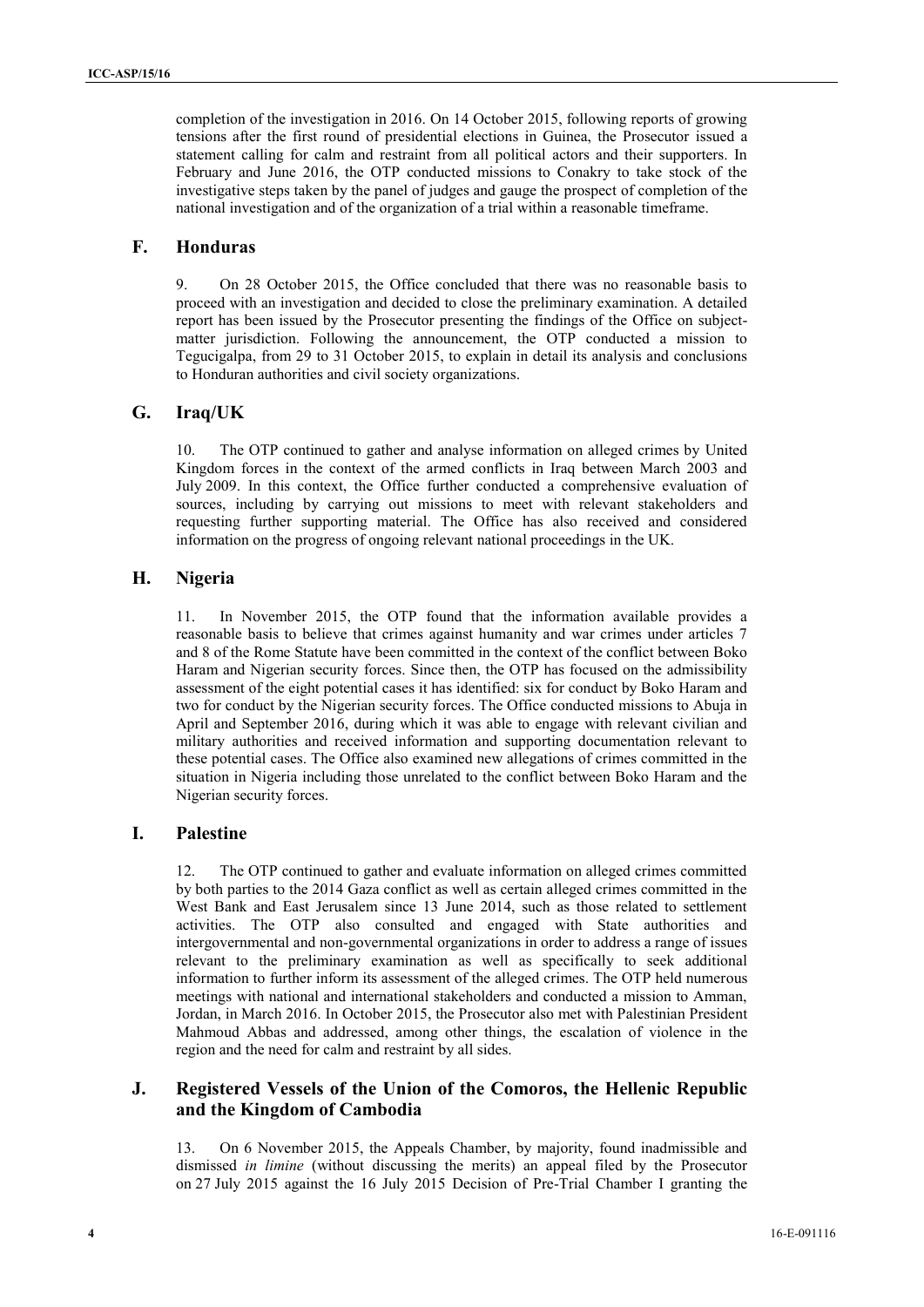application of the Union of the Comoros for review of the Prosecutor's November 2014 decision not to proceed with an investigation. Following the Appeals Chamber's decision, the OTP undertook the process of reconsidering its original 2014 decision. In particular, the OTP reviewed its previous findings, in reference to the specific issues raised by the PTC decision requesting reconsideration, as well as further submissions and materials received since January 2016 from the Representatives of the Government of the Union of Comoros, with a view to reaching a final conclusion on the matter.

## **K. Ukraine**

14. Subsequent to Ukraine's second declaration lodged under article 12(3) of the Rome Statute on 8 September 2015, allowing the Court to exercise jurisdiction with regard to events occurring from 20 February 2014 onward, the Office carried out a factual and legal analysis of alleged crimes committed across Ukraine and in particular those related to Crimea and the fighting in eastern Ukraine, to determine whether the criteria established by the Rome Statute for the opening of an investigation are met. The Office engaged with a wide range of actors, including the Government of Ukraine, international and regional organizations, and Ukrainian civil society to discuss matters related to the preliminary examination. For this purpose, the Office conducted a mission to Kyiv in October 2015 and held meetings at the seat of the Court.

# **III. Situations before the Court**

15. During the reporting period, 2571 victims were admitted to participate in proceedings before the Court. Similarly, the Court also received 51 new applications forms for participation of victims, 714 application forms for reparations, 3581 joint application forms for participation and reparations. In addition the Court received representations by or on behalf of 6,335 victims, conveyed through 43 individual submissions and 26 collective submissions.

# **A. Situation in the Central African Republic**

#### **1. Investigations**

16. The investigations initiated by the Office of the Prosecutor on 24 September 2014 in the second CAR situation continue. The OTP focuses its current investigations into allegations of crimes that have reportedly been committed by the armed groups known as the ex-Séléka (broadly applicable for the entire period, regardless of the current composition of the groups currently claiming this name) on one side, and the anti-Balaka (idem), on the other side.

17. The OTP has set up two integrated teams that are working in coordination and consultation on two different aspects of this situation. The integrated teams are actively investigating on the territory of the CAR, in neighbouring countries, in the sub-region and beyond and anywhere where relevant information and/or potential witnesses have been identified. Teams of investigators are deployed on an almost permanent basis to the CAR, rotating regularly, to collect testimonies and various types of evidence, including technical and forensic evidence, and benefiting from the active cooperation of the CAR authorities, the United Nations Multidimensional Integrated Stabilization Mission in the Central African Republic (MINUSCA) and other local, regional and international partners.

#### **2. Judicial developments**

#### *a) The Prosecutor v. Jean-Pierre Bemba Gombo*

18. On 21 March 2016, Trial Chamber III unanimously found Mr. Bemba guilty of two counts of crimes against humanity (murder and rape) and three counts of war crimes (murder, rape and pillaging). On 21 June 2016, Mr. Bemba was sentenced to 18 years imprisonment by the Trial Chamber.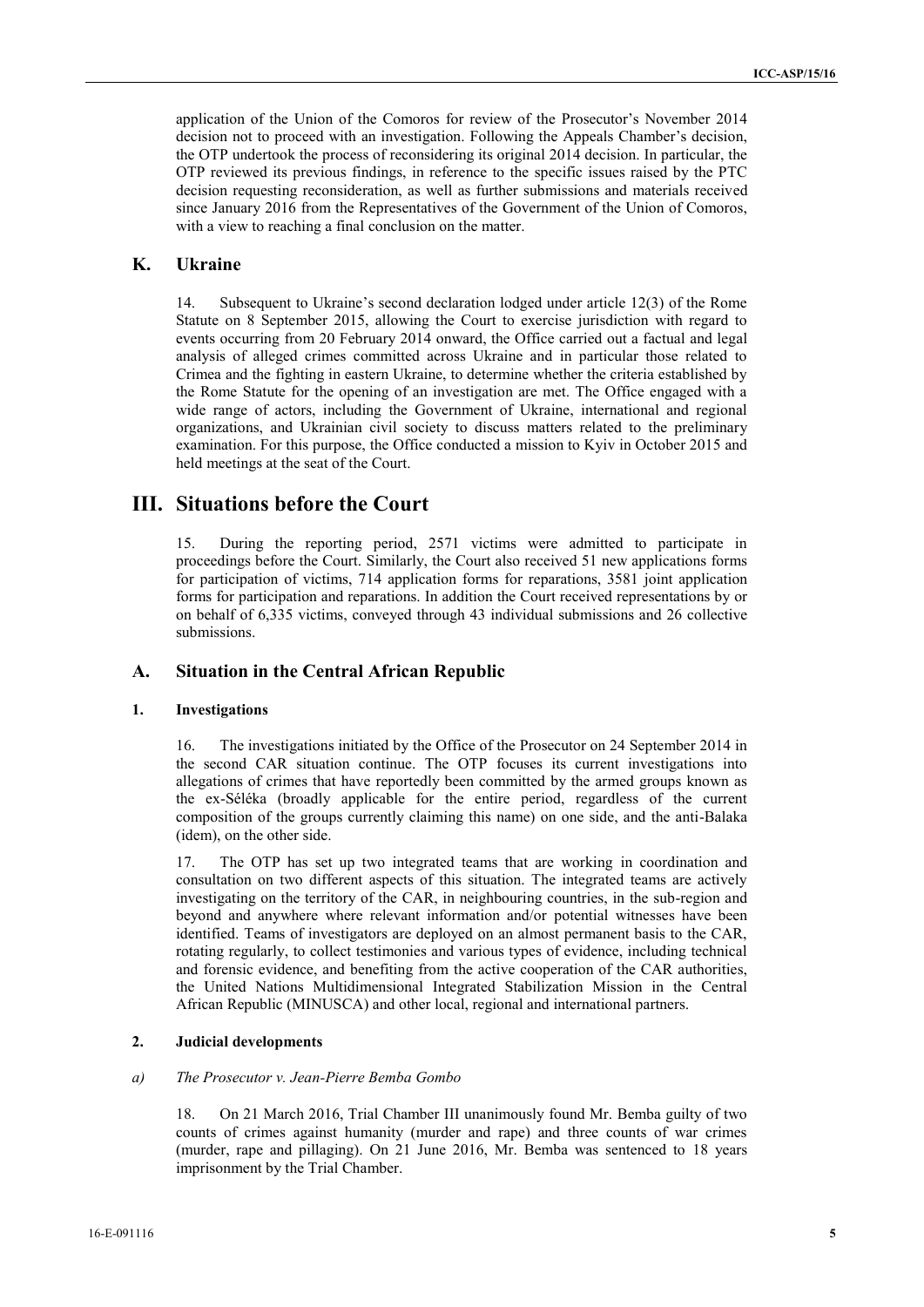19. On 4 April 2016, Mr. Bemba lodged an appeal against Trial Chamber III's conviction. The Appeals Chamber granted an extension of time for his defence team to file the appeal by 19 September 2016. In addition, on 22 July 2016, the Defence and Prosecution filed an appeal against the sentencing decision. Reparations proceedings have commenced.

*b) The Prosecutor v. Jean-Pierre Bemba Gombo, Aimé Kilolo Musamba, Jean-Jacques Mangenda Kabongo, Fidèle Babala Wandu and Narcisse Arido*

20. The trial, in relation to charges of offences against the administration of justice pursuant to article 70 of the Rome Statute, opened on 29 September 2015 with the delivery of the Prosecutor's opening statements before Trial Chamber VII. The Defence's opening statements and presentation of evidence commenced on 29 February 2016. On 29 April 2016, Trial Chamber VII closed the submission of evidence in the case. The trial's closing oral statements were presented on 31 May 2016 and 1 June 2016.The judgment will be delivered on 19 October 2016.

#### **3. Field Activities**

21. The unstable security and political situation continued to influence the Court's field operations in CAR. Nonetheless, the Court continued efforts aimed at establishing a fullyfledged field office while securing the necessary cooperation from the Government for the ongoing cases. The progress made in the CAR situation would not have been achieved without the hard work of the field staff in Bangui. The cooperation of the CAR Government and support of MINUSCA during the forensic missions is particularly noteworthy.

22. The Court kept the affected communities apprised, to the extent possible, about the verdict and sentence in the Bemba case and key judicial developments in the Bemba *et al.* case. Due to security conditions, meetings and workshops with affected communities, journalists, national civil society members, local authorities, law professionals and students were solely carried out in Bangui.

## **B. Situation in Côte d'Ivoire**

#### **1. Investigations**

23. The OTP conducted 35 missions to nine countries for the purpose of collecting additional evidence, screening and interviewing or re-interviewing witnesses and securing the continued cooperation of partners.

24. In parallel, the OTP has continued investigations of alleged crimes committed by all parties to the conflict during the post-election period.

#### **2. Judicial Developments**

#### *a) The Prosecutor v. Laurent Gbagbo and Charles Blé Goudé*

25. On 28 January 2016, the trial of Messrs. Gbagbo and Blé Goudé opened before Trial Chamber I, commencing with the opening statements of the Prosecution. The trial proceedings are ongoing with the continued presentation of evidence by the Prosecution.

#### *b) The Prosecutor v. Simone Gbagbo*

26. There were no major judicial developments to report. The request for the arrest and surrender of Ms. Gbagbo remains outstanding.

#### **3. Field Activities**

27. The Field Office continued conducting outreach activities with affected communities, NGOs, local leaders, media, and the youth of Abidjan in relation to the main judicial developments in the Gbagbo and Blé Goudé case. Similarly, outreach activities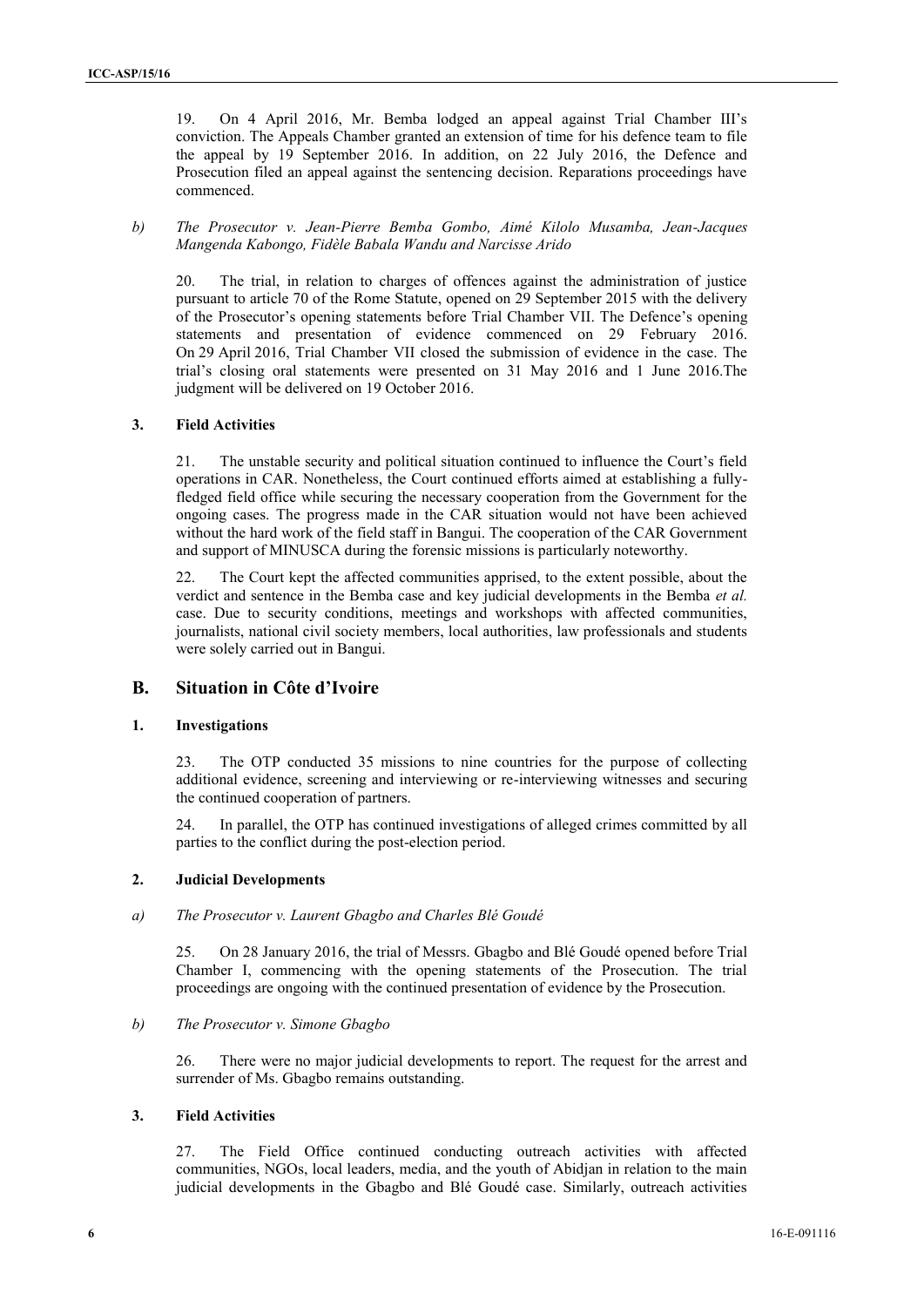were conducted in the western part of the country (Bangolo, Duékoué, Guiglo, Blolequin, Mans, Danané, and Toulepleu). The Field Office successfully concluded the contest "budding geniuses" on ICC with over 450 young Ivorians. The information gathered through the contest was simultaneously broadcast by seven radio programs on seven radio stations, reaching an estimated population of 2.5 million Ivorian people.

28. In addition to helping obtain the cooperation of the Government of Côte d'Ivoire in relation to the ongoing investigations, the Field Office in Abidjan facilitated the support and movement of witnesses.

#### **C. Situation in Darfur**

### **1. Investigations**

29. As highlighted in its December 2015 and June 2016 reports to the UN Security Council pursuant to UN Security Council Resolution 1593 (2005), the OTP is continuing its investigations with a view to bringing justice to the victims of the alleged Rome Statute crimes committed in Darfur. Although the Office is constrained by the non-execution of the long outstanding arrest warrants and a severe lack of resources, it continues to interview witnesses, gather more documentary evidence, develop investigative leads with the potential for yielding evidence, and refine systems to gather information, also in relation to allegations of continuing crimes committed in Darfur.

30. Additionally, investigative opportunities have arisen in recent months to further develop the existing cases.

31. The OTP conducted 21 missions to seven countries and continues to monitor trends that could constitute crimes under the Rome Statute, including alleged aerial bombardments, ground attacks, killings, and attacks on civilians, sexual violence, forced displacement, attacks on humanitarian aid workers and peacekeepers, and arbitrary detentions.

32. Lack of full cooperation continues to hinder OTP's investigative and prosecutorial activities. During this reporting period, Mr. Omar Al Bashir has regularly travelled across international borders. The Orders issued by Pre-Trial Chamber II on 15 April 2015 require that the Registrar, whenever the Court is informed of travel of a person subject to an arrest warrant to States Parties, remind those States Parties of their obligation to cooperate with the Court in the arrest and surrender of that person. The Orders furthermore require the Registrar to file a report with the Chamber concerning such travel. In addition to the visits to Uganda and Djibouti, discussed below, the Registry filed a report on 9 September 2016 in relation to media reports of Mr. Al Bashir's visit to Chad on 8 August 2016.

#### **2. Judicial developments**

#### *a) The Prosecutor v. Omar Hassan Ahmad Al Bashir*

33. On 11 July 2016, Pre-Trial Chamber II determined that Uganda and Djibouti had failed to comply with the request for the arrest and surrender of Mr. Al Bashir to the Court. Accordingly, the Presidency referred these findings of non-compliance to the Assembly of States Parties and the UN Security Council.

#### *b) The Prosecutor v. Abdallah Banda Abakaer Nourain*

34. On 19 November 2015, Trial Chamber IV made a finding that Sudan failed to cooperate with the Court by refusing to execute pending requests for the arrest and surrender of Mr. Banda. The Presidency referred this decision to the UN Security Council.

#### *c) The Prosecutor v. Ahmad Muhammad Harun ("Ahmad Harun") and Ali Muhammad Ali Abd-Al-Rahman ("Ali Kushayb")*

35. There were no major judicial developments to report. The request for the arrest and surrender of Messrs. Harun and Kushayb remains outstanding.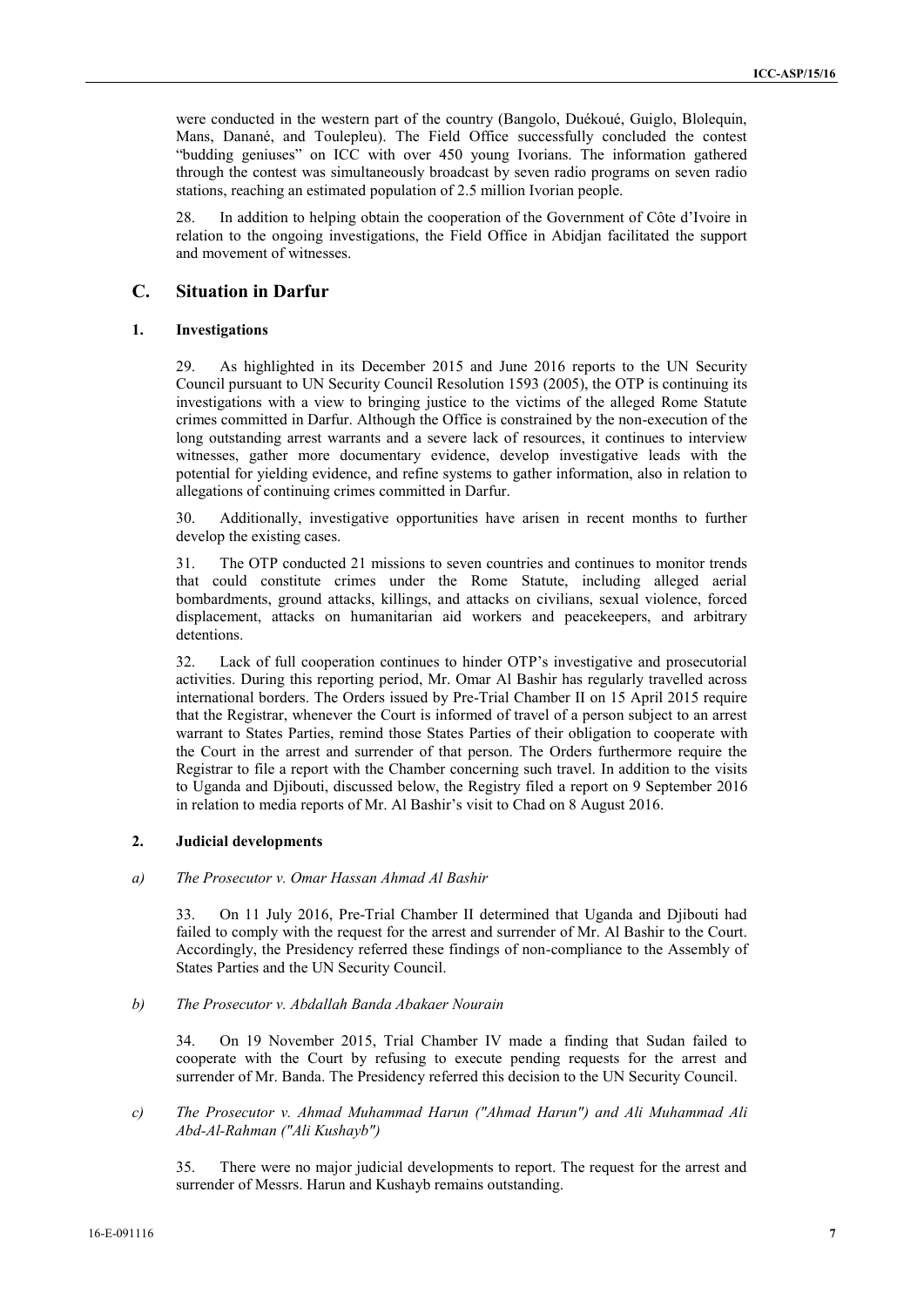#### *d) The Prosecutor v. Abdel Raheem Muhammad Hussein*

36. There were no major judicial developments to report. The request for the arrest and surrender of Mr. Hussein remains outstanding.

#### **3. Field Activities**

37. As reported last year, the field situation has not changed. Due to the absence of proceedings as a result of the non-execution of arrest warrants, as well as the lack of cooperation or assistance by the Government of Sudan, including not granting access to its territory, the Court was not able to undertake any outreach activities.

## **D. Situation in the Democratic Republic of Congo**

#### **1. Investigations**

38. The investigations into alleged crimes committed in the Democratic Republic of the Congo, in particular the Kivu provinces, continue. The OTP continued its investigation and its work in support to the on-going cases. It conducted 15 missions in 7 countries in relation to its investigation and trial preparation in the case against Mr. Ntaganda, for the purpose of, inter alia, collecting evidence, screening and interviewing witnesses and securing continued cooperation. Additionally, the OTP on various occasions requested the lifting of restrictions on UN and other sources' documents it intends to use during trial and has sought the assistance of the UN and other partners in making available (former) staff members to testify during trial.

39. Continuous discussion and liaison took place on the outstanding arrest warrant against the alleged military commander of the "Forces Démocratiques de Libération du Rwanda" (FDLR), Sylvestre Mudacumura. The OTP conducted one mission for its investigations related to alleged crimes committed by the FDLR in the Kivu provinces.

40. Beyond the existing cases, the Office continues its active examination of alleged crimes and potential cases in the DRC and keeps pro-active discussions with the DRC authorities on closing the impunity gap and fostering support for national investigations by DRC and third States into these crimes.

### **2. Judicial developments**

#### *a) The Prosecutor v. Thomas Lubanga Dyilo*

41. On 22 September 2015, a panel of three judges of the Appeals Chamber decided not to reduce the sentence of Mr. Lubanga who, at the time, had four and a half years left to serve his total sentence. Following this, on 8 December 2015, the Presidency, taking note of Mr. Lubanga's preference to serve his sentence of imprisonment in his state of nationality, designated the DRC as the State of enforcement.

42. On 3 November 2015, the Trust Fund for Victims submitted its draft implementation plan for reparations before Trial Chamber II. Following the Chamber's request on 9 February 2016 for further information on the proposed reparations programme, reparations proceedings are underway. Further, proposals on the anticipated monetary amount of Mr. Lubanga's liability are due in December 2016.

### *b) The Prosecutor v. Germain Katanga*

43. On 13 November 2015, a panel of three judges of the Appeals Chamber decided to reduce Mr. Katanga's total sentence of 12 years imprisonment by three years and eight months, setting the date for the completion of his sentence to 18 January 2016. On 8 December 2015, the Presidency designated the DRC as the state in which Mr. Katanga would serve the remainder of his sentence of imprisonment. As at the end of the reporting period, reparations proceedings are underway.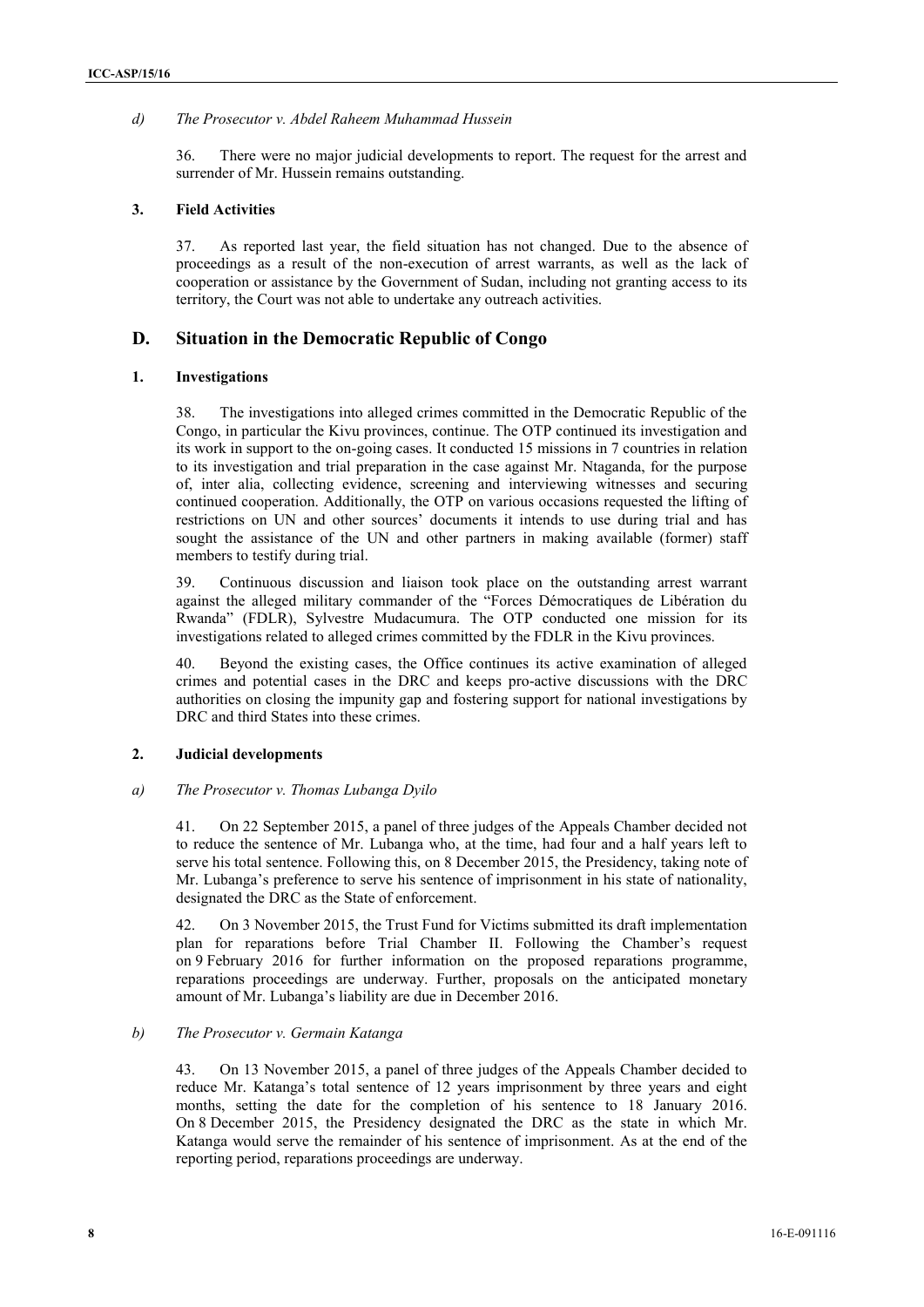44. On 7 April 2016, the Presidency approved the prosecution of Mr. Katanga by the Democratic Republic of the Congo at the request of the DRC authorities. On 9 June 2016, the Appeals Chamber dismissed as inadmissible Mr. Katanga's appeal against the Presidency's decision.

#### *c) The Prosecutor v. Bosco Ntaganda*

45. On 2 September 2015, the trial commenced with the opening statements of the parties and the participants before Trial Chamber VI. The Prosecutor called its first witness on 15 September 2015 and the trial is on-going.

#### *d) The Prosecutor v. Sylvestre Mudacumura*

46. There were no major judicial developments to report. The request for the arrest and surrender of Mr. Mudacumura remains outstanding.

#### **3. Field Activities**

47. The Court's Field Office in Kinshasa continued to play a key role in securing the necessary cooperation from the Government for the implementation of requests for judicial cooperation. The United Nations Organization Stabilization Mission in the Democratic Republic of the Congo (MONUSCO) continued lending essential support to the Court's operations.

48. Outreach activities focused on publicizing the on-going trial of Mr. Bosco Ntaganda to the communities in Ituri and Kivu via various radio stations. Furthermore, the Field Office focused on increasing the understanding and managing expectations of the concerned population and stakeholders regarding the return of both Mr. Lubanga and Mr. Katanga to DRC as well as the on-going reparations proceedings before the Court.

## **E. Situation in Georgia**

#### **1. Investigations**

49. On 27 January 2016, Pre-Trial Chamber I granted the Prosecutor authorization to commence an investigation into the Situation in Georgia in relation to crimes that fall within the ICC's jurisdiction, allegedly committed in and around South Ossetia, between 1 July 2008 and 10 October 2008.

50. Since the authorization was granted by the Pre-Trial Chamber, the OTP has prepared for and commenced the process of evidence collection by, inter alia, reviewing material already in its possession, drafting the necessary strategic documents and plans and conducting a number of missions in close coordination with the Registry, or jointly when appropriate.

51. The OTP encourages cooperation from all parties throughout the investigation; such cooperation will contribute to the impartiality and the effectiveness of the investigation and will allow the OTP to access alleged crime scenes, relevant evidence and victims.

### **2. Field Activities**

52. Following OTP's announcement of its intention to proceed with an investigation into the Georgia situation, the Registry's experts on victims' participation and reparations (VPRS) successfully conducted a field mission, assisting the submission of representations on behalf of 6,335 victims in relation to the Prosecution's proposed investigation. Following the Pre-Trial Chamber's authorization of the OTP's investigation into the Georgia situation, efforts were undertaken to plan a large scale information campaign to better inform the population of the mandate and activities of the Court.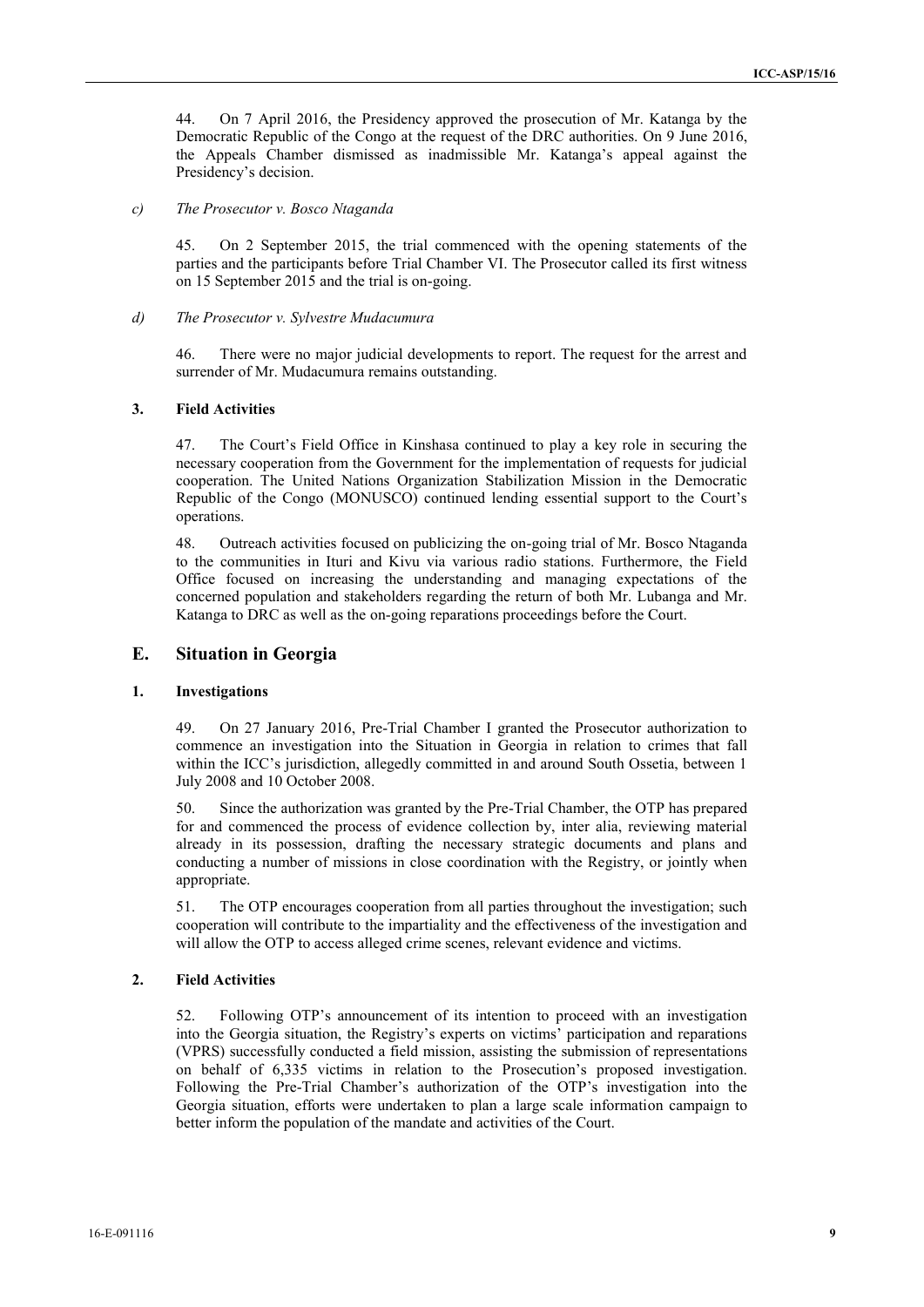# **F. Situation in Kenya**

### **1. Investigations**

53. The OTP continued to investigate alleged instances of offences against the administration of justice under Article 70 of the Rome Statute.

### **2. Judicial developments**

*a) The Prosecutor v. William Samoei Ruto and Joshua Arap Sang*

54. On 5 April 2016, Trial Chamber V(A) decided by majority to terminate the case against Messrs. Ruto and Sang, to vacate the charges and to discharge the accused without prejudice to their prosecution afresh in future.

#### *b) The Prosecutor v. Walter Osapiri Barasa*

55. There were no major judicial developments to report. The request for the arrest and surrender of Mr. Barasa remains outstanding.

*c) The Prosecutor v. Paul Gicheru and Philip Kipkoech Bett*

56. There were no major judicial developments to report. The request for the arrest and surrender of Messrs. Gicheru and Bett remains outstanding.

#### **3. Field Activities**

57. The Kenya Field Office continued its efforts to engage with the diplomatic community, various stakeholders and NGOs, to explain essential aspects of the judicial process. The outreach team held press briefings and used mainstream media to explain key judicial decisions and provide updates on the on-going cases.

58. Further to the Trial Chamber's decision to terminate the proceedings in the cases against Mr. Ruto and Mr. Sang, without prejudice, interactive sessions were held with representatives of the community-based organizations explaining the decisions and the impact on victims.

## **G. Situation in Libya**

#### **1. Investigations**

59. The OTP conducted 17 missions in seven countries and continues to monitor allegations of crimes committed by various armed groups and militias in Libya. During the reporting period, the OTP also closely cooperated with the United Nations Support Mission in Libya and the office of the Libyan General Prosecutor.

60. The investigative leads obtained and processed in the past months are connected both to investigations into officials linked to the reign of Muammar Gaddafi (some of whom may be involved also in ongoing crimes), as well as to the ongoing crimes in Libya, such as those alleged to have been committed by Daesh and Ansar Al-Sharia.

61. The Prosecutor presented her 10th and 11th reports to the Security Council on the situation in Libya, respectively on 26 October 2015 and 26 May 2016, updating the Council on the Saif Al-Islam Gaddafi and Al-Senussi cases and on the status of cooperation with the Government of Libya. The Office has continued to explore other avenues through which Mr. Gaddafi could be surrendered to the Court. In this sense, the Office has requested the Pre-Trial Chamber I to order the Registry to transmit the request for Saif Al-Islam Gaddafi's arrest and surrender directly to Mr. al-'Ajmi al-'Atiri, commander of the Abu- Bakr al-Siddiq Battalion in Zintan, Libya which allegedly continues to have custody of Mr. Gaddafi.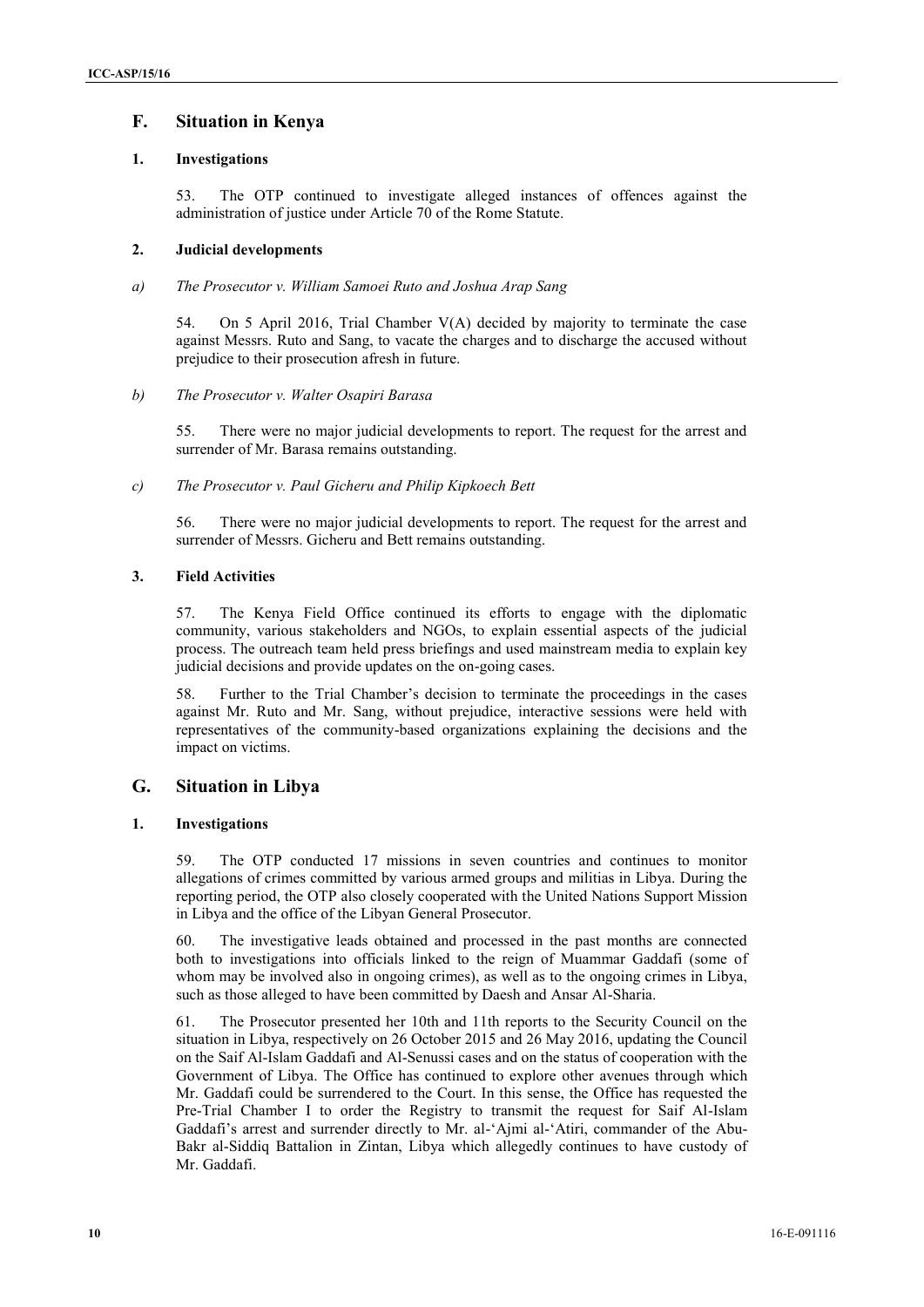62. In its 10th and 11th reports to the Security Council the OTP also reiterated that relative progress has been made in respect of the ongoing investigation. The current level of crime within Libya being committed by a variety of organizations and having an impact beyond the borders of Libya due to the transnational, organized, financial and terrorist nature of such crimes is also assessed to be high. Avenues of enquiry are still being pursued, potential evidence identified and obtained, and where possible, interviews are being conducted. The OTP is working with its partners at the national and international level to have a coordinated approach to maximize the impact of work within each individual mandate. In this regard, the OTP will continue its consultations with relevant international and regional partners and agencies for the purpose of exploring the possibility of cooperation, coordination and information sharing, where appropriate.

## **2. Judicial developments**

#### *a) The Prosecutor v. Saif Al-Islam Gaddafi*

63. In light of recent information indicating that Mr. Gaddafi is being held in the custody of the Zintan militia, Pre-Trial Chamber I ordered on 2 June 2016 that the Registrar liaise with Libyan authorities to determine whether the request for the arrest and surrender of Mr. Gaddafi could be addressed to the militia in Zintan.

## **H. Situation in Mali**

#### **1. Investigations**

64. The OTP conducted 46 missions to nine countries for the purpose of collecting evidence, screening and interviewing witnesses, and securing the continued cooperation of its partners, including States in the Sahel region.

65. The OTP investigations' initial geographical focus has been at the three northern regions. In addition to giving attention to allegations concerning attacks against buildings dedicated to religion and historic monuments, including those with World Heritage status, the OTP continued to gather evidence on allegations pertinent to sexual and gender-based crimes and other possible war crimes and crimes against humanity committed. The OTP has sought and obtained extensive cooperation from the UN agencies present in Mali, particularly from the Multidimensional Integrated Stabilization Mission in Mali (MINUSMA) and as regards the attacks against monuments, in particular from the UN Educational, Scientific and Cultural Organization (UNESCO).

## **2. Judicial developments**

#### *a) The Prosecutor v. Amad Al Faqi Al Mahdi:*

66. On 18 September 2015, a warrant of arrest against Mr. Al Mahdi was issued by Pre- Trial Chamber I for war crimes of intentionally directing attacks against historic monuments and buildings dedicated to religion. Following this, Mr. Al Mahdi first appeared before the Court on 30 September 2015. The charges brought against Mr. Al Mahdi were confirmed on 24 March 2016 by Pre-Trial Chamber I.

67. The trial was held before Trial Chamber VIII from 22 to 24 August 2016. On this occasion, Mr. Al Mahdi entered a plea of guilty. The trial judgement was delivered on 27 September 2016.

## **3. Field Activities**

68. The Field Office played a key role in ensuring the requisite cooperation from the Malian Government in relation to the proceedings in the Al Mahdi case. Due to security constraints and in the absence of outreach staff in the field, activities to make the judicial developments accessible to the Malian population were conducted from The Hague. Television and radio programmes on the confirmation of charges and the trial proceedings were produced and broadcast through the local media, and were made available to local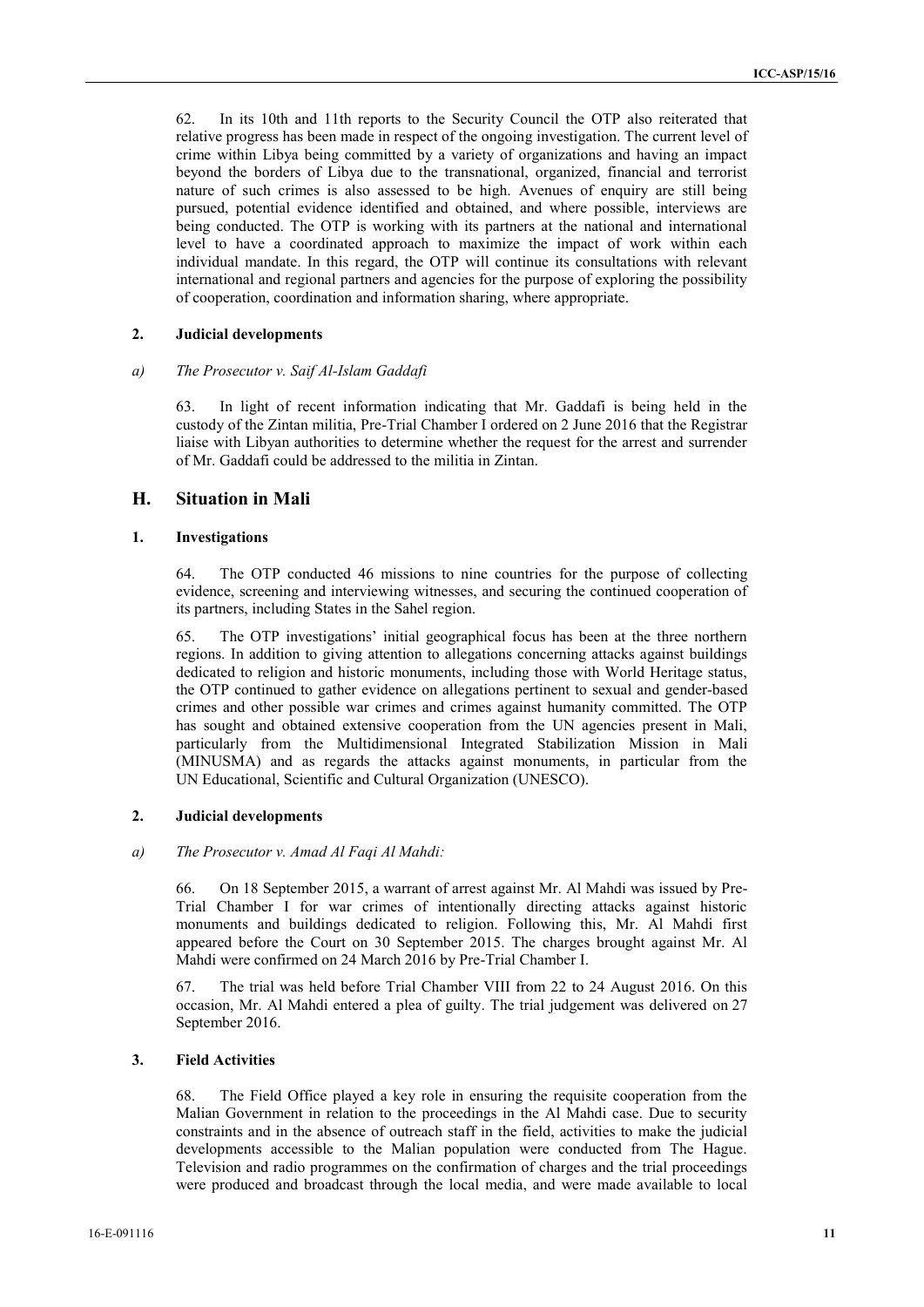NGOs for further distribution. Furthermore, representatives of Malian TV and radio were invited to attend key hearings in The Hague.

69. Due to the security situation, no Registry staff from VPRS were present in the field. The support of local organizations working with victims was key in ensuring the provision of information to the affected communities. Consequently, a limited number of applications were received by the Court.

# **I. Situation in Uganda**

#### **1. Investigations**

70. In the context of its investigations on the Lord's Resistance Army (LRA), and case against Dominic Ongwen, the OTP conducted 70 missions in 3 countries. In particular, the OTP further investigated alleged crimes of sexual and gender-based violence, crimes resulting from attacks on four separate internally displaced persons' camps, persecution, and the conscription and use of child soldiers.

The OTP also conducted numerous meetings with representatives of the Government of Uganda, the Ugandan armed forces and other institutions in Uganda with relation to the investigations on the LRA, seeking to obtain further evidence and identify additional witnesses to support the charges against Mr. Ongwen.

71. While the current focus is on the case against Mr. Ongwen, the OTP continues to be receptive to evidence of crimes committed by persons apart from those against whom warrants have been issued. In accordance with article 54 of the Rome Statute, the OTP is investigating both incriminating and exonerating circumstances equally. With proceedings against Raska Lukwiya (2007) and Okot Odhiambo (2015) terminated, just two of the arrest warrants issued against members of the LRA leadership, Joseph Kony and Vincent Otti, remain pending execution. The OTP is in the process of verifying reports and information indicating that Vincent Otti may be dead.

#### **2. Judicial developments**

#### *a) The Prosecutor v. Dominic Ongwen*

72. On 23 March 2016, the charges of war crimes and crimes against humanity brought against Mr. Ongwen were confirmed by Pre-Trial Chamber II. The case has been assigned to Trial Chamber IX, which has scheduled 6 December 2016 as the opening date for the trial. It is expected that the presentation of evidence by the Prosecution will commence in January 2017.

*b) The Prosecutor v. Joseph Kony and Vincent Otti.*

73. There were no major judicial developments to report. The request for the arrest and surrender of Messrs. Kony and Otti remains outstanding.

### **3. Field Activities**

74. The Uganda Field Office has been at the forefront of implementing the new organizational structure of the Registry. A multidisciplinary team consisting of field outreach and victims experts together with representatives of the Office of the Prosecutor and Trust Fund for Victims engaged in a wide array of outreach activities targeting the affected communities, thus fostering their sense of trust and ownership of the ICC judicial process.

75. The Office played an important role in facilitating the activities of the Court in the region, while the outreach activities conducted in Northern Uganda increased and deepened the understanding of the affected communities about the Court's activities in preparation for the upcoming Ongwen trial.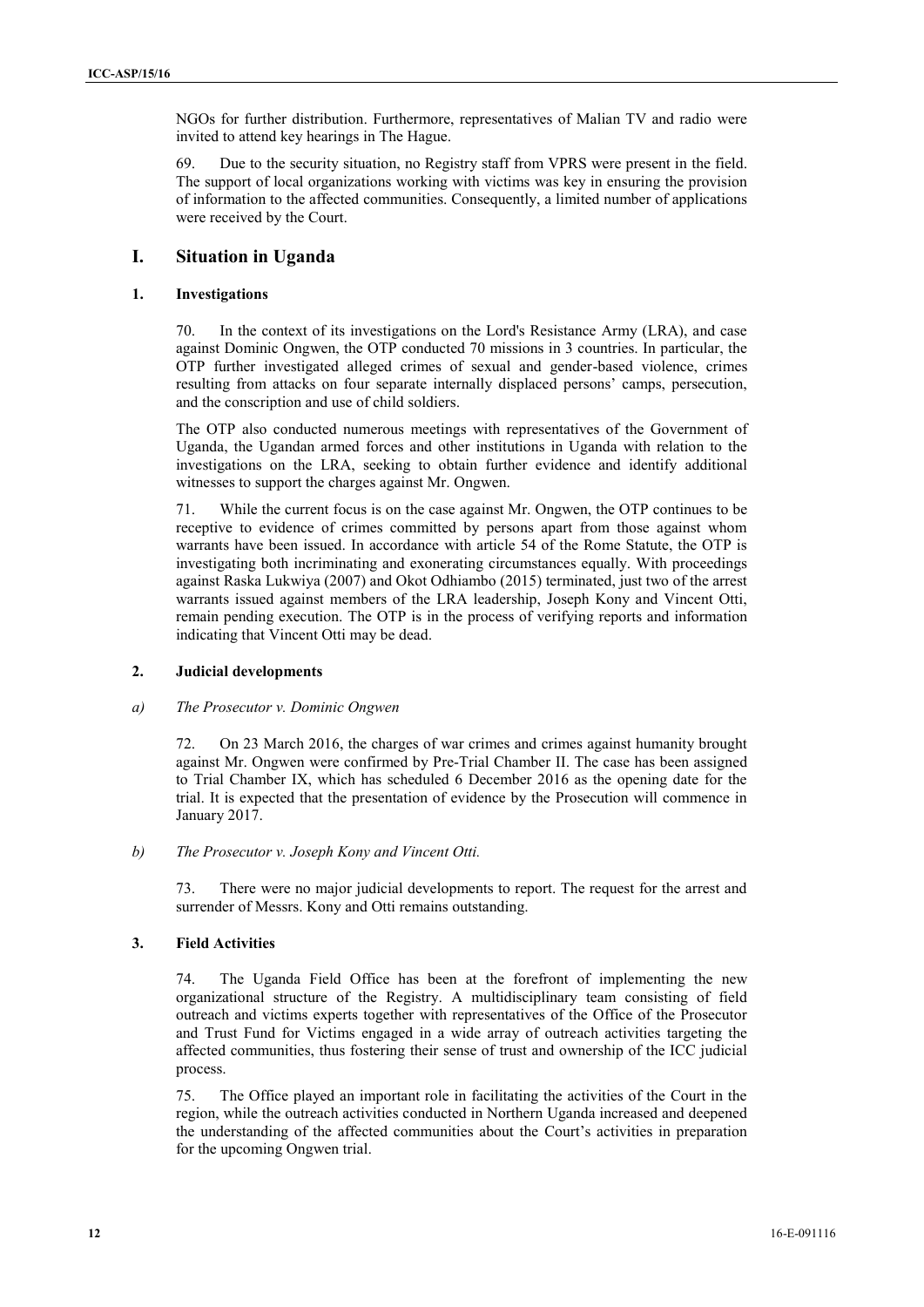## **J. Outstanding requests for arrest and surrender**

76. Requests for arrest and surrender issued by the Court remain outstanding against 13 individuals:

- (a) DRC: Sylvestre Mudacumura, since 2012;
- (b) Uganda: Joseph Kony and Vincent Otti, since 2005;

(c) Darfur: Ahmad Harun and Ali Kushayb, since 2007; Omar Al Bashir, since 2009; Abdel Raheem Muhammad Hussein, since 2012; Abdallah Banda, since 2014;

(d) Kenya: Walter Barasa, since 2013; Paul Gicheru and Philip Kipkoech Bett, since 2015;

- (e) Libya: Saif Al-Islam Gaddafi, since 2011; and
- (f) Côte d'Ivoire:Simone Gbagbo, since 2012.

# **IV. Administration, management, and judicial support activities**

77. The following paragraphs will highlight the Court's main achievements in the fields of administration, management and judicial support.

78. The judges continued work on expediting the criminal process through the identification of best practices and by contributing their own experiences and expertise. Significant progress was made on the harmonization of practices in relation to victim applications to participate in the judicial proceedings. This new, simplified application system is expected to result in efficiency gains. Furthermore, the judges adopted an amendment to Rule 165 of the Rules of Procedure and Evidence with a view to enhancing the overall efficiency of proceedings with regard to offences against the administration of justice. Judges also worked on amendments to the Regulations of the Court with a view to streamlining the conduct of court proceedings. During the reporting period, the previously adopted Pre-Trial Practice Manual was expanded to include trial and appeals related issues, and was accordingly renamed Chambers Practice Manual.

79. On the initiative regarding performance indicators, the Court continued its efforts to develop meaningful Court-wide indicators on the basis of its November 2015 report to the Assembly. In the course of 2016, a series of workshops and meetings took place with internal and external stakeholders, including a retreat of the Court leadership and some external stakeholders in Glion, Switzerland, organized by the Swiss Government. Furthermore, in the context of strengthening its governance framework, the Court has commenced review of its Anti-Fraud and Whistleblower Protection policies.

80. The Court prepared its financial statements in accordance with International Public Sector Accounting Standards (IPSAS) for the year ended 31 December 2015. The External Auditor issued a qualified audit opinion as it contains limitation of scope with regards to the value of the Court's permanent premises in the absence of a signed final agreement with the contractor. Except for the above matter, the audit opinion states that the financial statements give a fair view of the financial position of the Court as of 31 December 2015.

81. The Court moved successfully to its new premises beginning on 8 December 2015. The Interim Premises were returned to their owners with no redelivery costs on the part of the Court. Proceedings at the permanent premises commenced on 12 January 2016. During the course of 2016, the Court, with the support of the Project Director's Office (permanent premises) has been finalizing the installations and configuration of systems at the permanent premises. The guarantee period runs until 31 October 2016 when the final handover of the permanent premises to the Court will take place.

82. On 16 November 2015, the OTP released the final version of its Strategic Plan for 2016-2018. This Plan builds upon the prosecutorial policy outlined in the 2012-2015 Strategic Plan; continuing to make quality a central feature of the functioning and performance of the Office in all spheres of its work. The 2016-2018 Strategic Plan aims to further develop the Office's high performance and adapt it to existing challenges, and its implementation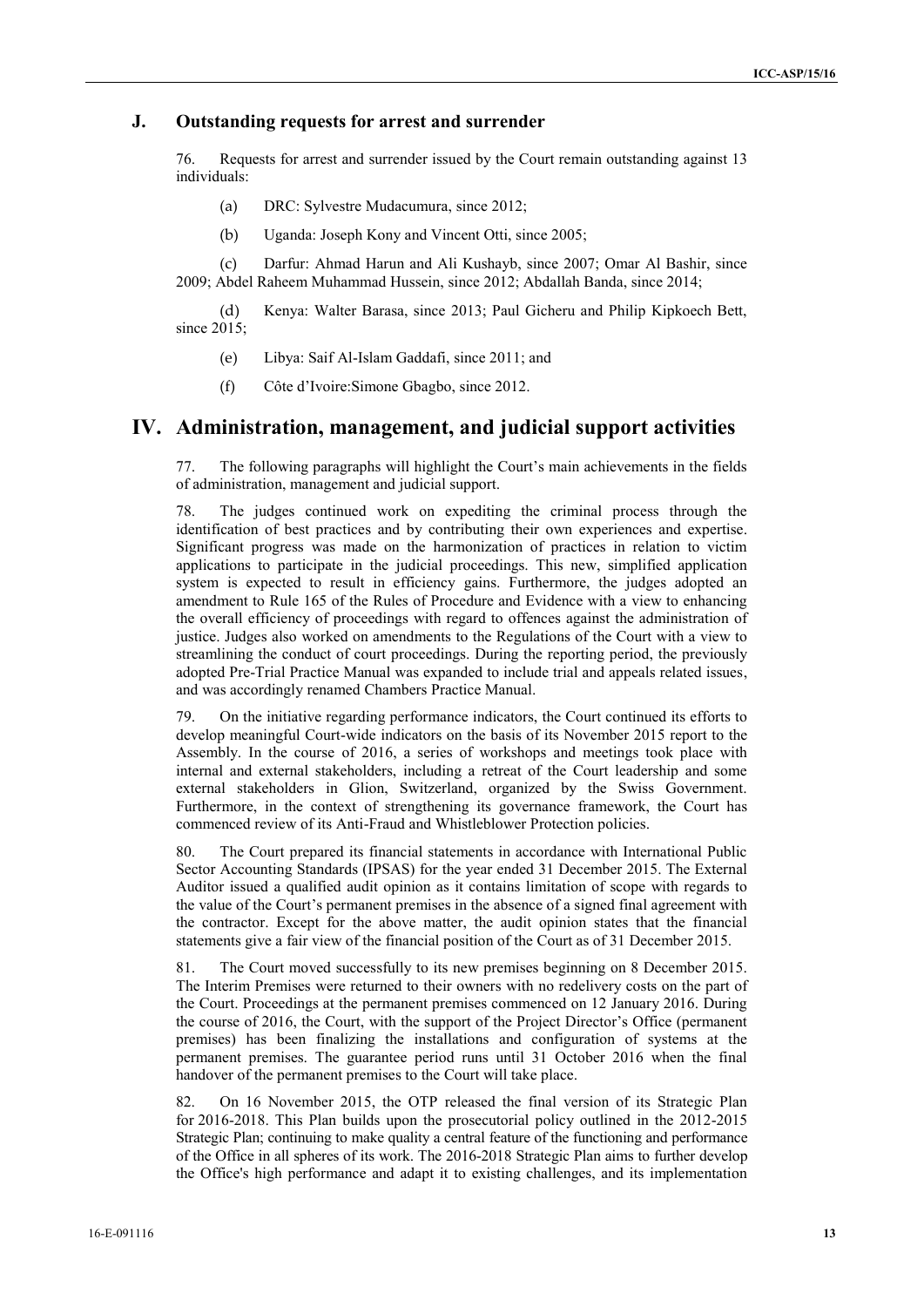has already showed positive results. Viewed together, the combination of the new Strategic Plan, the OTP's Basic Size document, the performance indicators and the risk management initiatives undertaken by the Office, offers States Parties and other stakeholders, a comprehensive and integrated picture of the way forward for the Office in the years to come.

83. The OTP also released two draft Policy Papers for a process of extensive consultations, as per the OTP's policy. A draft Policy Paper on Case Selection and Prioritisation was first circulated on 29 February 2016, and the OTP held consultations with civil society partners at the seat of the Court, in collaboration with REDRESS, on 9 March 2016. The final version of this Policy was published in September 2016. This Policy provides guidance on how the OTP exercises its discretion in the selection and prioritization of cases.

84. The OTP also released a draft Policy Paper on children on 22 June 2016 for external comments and input. The goal of the policy, once finalized, is to help guide the OTP in its efforts to address international crimes under the Rome Statute against or affecting children, as well as the Office's interaction with children during the course of its work. Thanks to financial support from the European Commission, the OTP organized a one-day consultation with experts on the draft policy at the seat of the Court, on 11 July 2016. The final version of the policy is expected to be issued in October, and will be officially launched on the first day of the 15th session of the ASP, during an official event organized by the OTP, thanks to the support from a wide range of States and international and non governmental organizations.

85. Finally, the OTP has continued the implementation of its Policy Paper on Sexual and Gender-Based Crimes, and has engaged in a series of activities, stressing inter alia the importance of the effective investigation and prosecution of sexual and gender-based crimes by the Court and by national courts, in order to end impunity for perpetrators of sexual violence crimes.

# **V. Conclusion**

86. As anticipated in last year's report, the reporting period (16 September 2015 to 15 September 2016) proved to be the busiest year so far for the Court, with unprecedented judicial activity. Trial hearings were held in a total of five cases, and another trial is scheduled to commence before end of the year. The Court issued its first conviction for sexual violence and command responsibility (the case is on appeal) and commenced as well as finished its first trials for the destruction of cultural property and for offences against the administration of justice, the former also involving the first ever admission of guilt before the Court. The verdicts in these two cases were scheduled for 27 September 2016 and 19 October 2016, respectively. Reparations proceedings are ongoing in three cases. For the first time, persons convicted by the Court were sent to a State of enforcement. The Prosecutor opened a new investigation as well as one new preliminary examination during the reporting period.

87. To manage the increasing workload, the Court has continued concerted efforts to increase the effectiveness and efficiency of its operations. At the same time, the Court continues to face significant external challenges, and the strong support of States and relevant international actors remains of utmost importance.

88. In terms of the Court's cooperation needs, key areas highlighted in last year's report remain valid, including the execution of arrest warrants, freezing of assets, facilitation of access to witnesses and evidence, and the protection of witnesses. The Court is grateful for the support and cooperation received so far and calls upon its State Parties to step up efforts in these areas with a view to ensuring the effective functioning of the Rome Statute system. The Court looks forward to continuing its dialogue with the States Parties in this regard.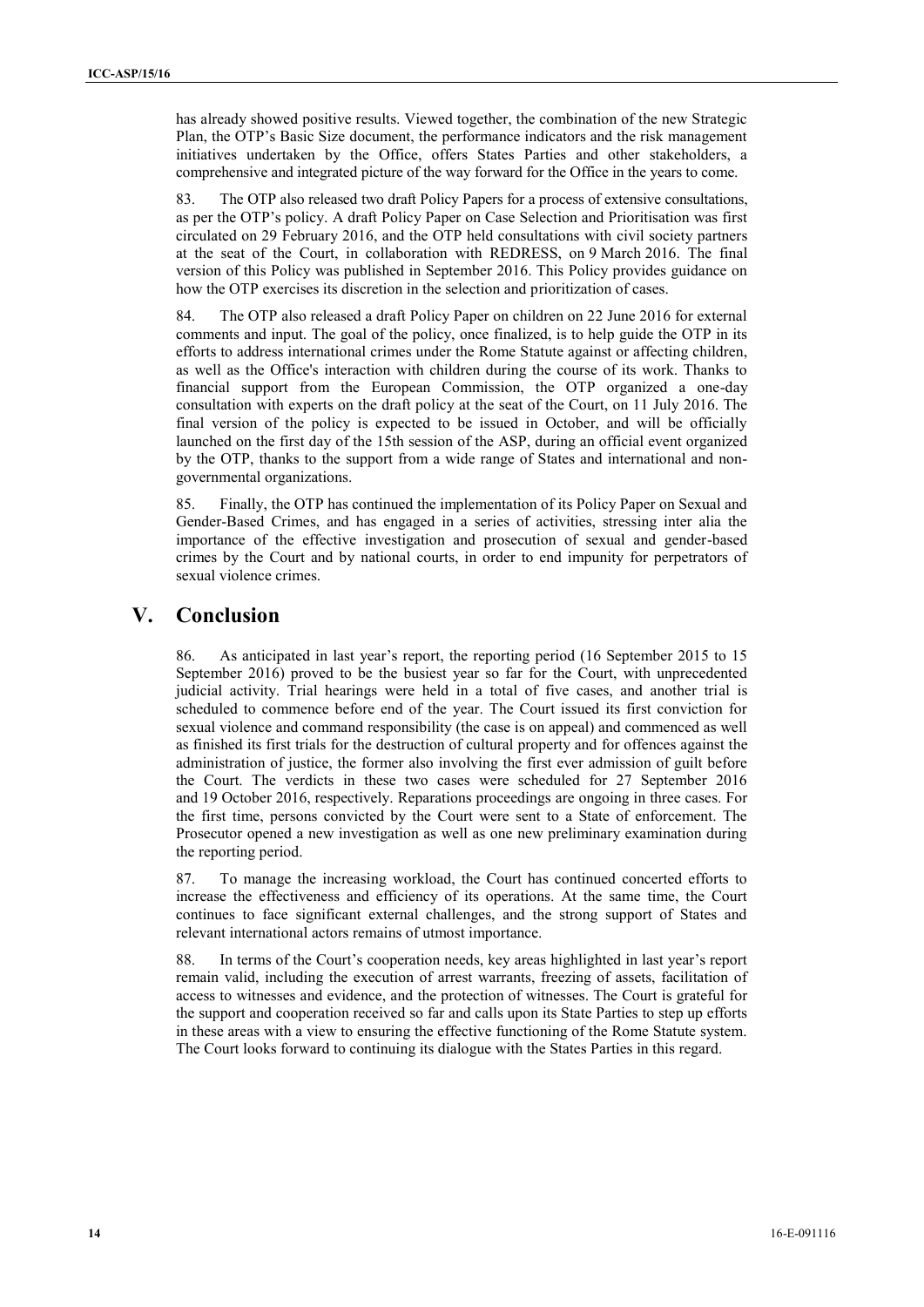# **Annex**

| Where                      | What                                                                     | Details and remarks                                                                                                                                                                                                                                                                                                                                                                                                                                                                                                                                                                                                                                                                                                                                                                                                 |
|----------------------------|--------------------------------------------------------------------------|---------------------------------------------------------------------------------------------------------------------------------------------------------------------------------------------------------------------------------------------------------------------------------------------------------------------------------------------------------------------------------------------------------------------------------------------------------------------------------------------------------------------------------------------------------------------------------------------------------------------------------------------------------------------------------------------------------------------------------------------------------------------------------------------------------------------|
|                            |                                                                          | 19 cases and 10 situations DRC - 1) Lubanga, 2) Ntaganda, 3) Katanga, 4) Mudacumura; CAR - 5) Bemba Gombo, 6)<br>Bemba et al.; CAR II – no case; UGANDA – 7) Dominic Ongwen; 8) Joseph Kony and<br>Vincent Otti; DARFUR (SUDAN) – 9) Al Bashir, 10) Ahmad Harun and Ali Kushayb, 11)<br>Banda, 12)Hussein; KENYA - 13) Ruto and Sang, 14) Barasa, 15) Paul Gicheru and<br>PhilipKipkoech Bett; LIBYA - 16) Gaddafi; COTE D'IVOIRE - 17) Laurent Gbagbo and<br>Blé Goudé;18) Simone Gbagbo; MALI - 19) Al Mahdi; GEORGIA - no case.                                                                                                                                                                                                                                                                                  |
| In the                     | 247 hearings with 85<br>courtroom witnesses testifying                   | Witnesses physically appeared before the Court in The Hague (75 individuals) or by means of<br>video-link (10 individuals).                                                                                                                                                                                                                                                                                                                                                                                                                                                                                                                                                                                                                                                                                         |
|                            | 11,274 participating<br>victims                                          | More than 5,000 victims represented in the <i>Bemba</i> case, more than 2,000 in the Bosco<br>Ntaganda case, more than 700 in the Gbagbo- Blé Goudé case, more than 2,000 in the<br>Ongwen case and 8 in the Al Mahdi case. The victims participating in the Ruto and Sang case<br>are not included in this indicator as these cases are no longer active. Victims are represented<br>by external counsel or, in the Gbagbo-Blé Goudé and Bosco Ntaganda cases, by the Office of<br>Public Counsel for Victims (OPCV). In the <i>Ongwen</i> case, victims are divided in 2 groups, 1<br>group is represented by an external Counsel and the other group by the OPCV. Unlike during<br>last year's report, the Ruto-Sang and Kenyatta cases are not accounted for as these cases are<br>no longer judicially active. |
|                            | 707 decisions and 160<br>orders issued                                   | Decisions: excluding annexes (usually separate/dissenting opinions) - 630; excluding<br>redacted versions (including the annexes) $-567$ ; excluding corrigenda (including the annexes)<br>$-686;$                                                                                                                                                                                                                                                                                                                                                                                                                                                                                                                                                                                                                  |
|                            |                                                                          | Orders: excluding annexes $-150$ ; excluding redacted versions (including the annexes) $-150$ ;<br>excluding corrigenda (including the annexes) $-155$ .                                                                                                                                                                                                                                                                                                                                                                                                                                                                                                                                                                                                                                                            |
|                            | 1 final judgment and 7<br>judgments on<br>interlocutory appeals          | Final judgment: The Prosecutor v. Jean-Pierre Bemba Gombo, (ICC-01/05-01/08),<br>ICC-01/05-01/08-3343, Judgment pursuant to Article 74 of the Statute (21 March 2016) and<br>public annexes $A$ , $B$ , $C$ , $D$ , $E$ and $F$ (21 March 2016); includes only originals and excludes<br>translations and redacted versions, dissenting/separate opinions.                                                                                                                                                                                                                                                                                                                                                                                                                                                          |
|                            | 13,867 filings made                                                      | Includes originals, translations and annexes.                                                                                                                                                                                                                                                                                                                                                                                                                                                                                                                                                                                                                                                                                                                                                                       |
|                            | 46 defence and victims'<br>teams assisted                                | Assistance includes legal research and advice, assistance for hearings, receiving and/or<br>uploading disclosure, assisting in filing, and conducting specialised training (Office of the<br>Public Counsel for the Defence/Office of Public Counsel for Victims), as well as logistical<br>and administrative support (Counsel Support Section).                                                                                                                                                                                                                                                                                                                                                                                                                                                                   |
|                            |                                                                          | 21 defence teams: Lubanga, Katanga, Ngudjolo, Ntaganda, Bemba, Bemba (Art. 70),<br>Banda, Arido, Mangenda, Babala, Kilolo, Blé Goudé, Gaddafi, Gbagbo, L., Gbagbo, S.,<br>Kenyatta, Ruto, Sang, Ongwen, Al Mahdi.                                                                                                                                                                                                                                                                                                                                                                                                                                                                                                                                                                                                   |
|                            |                                                                          | 25 victims' teams: out of which, 1 victims' team was newly appointed.                                                                                                                                                                                                                                                                                                                                                                                                                                                                                                                                                                                                                                                                                                                                               |
| Behind<br>the<br>courtroom | 8 persons in custody                                                     | Total number (8) of persons in custody during the reporting period; varied between 6 and 8 at<br>any one point; Mr Lubanga, Mr Katanga (both transferred to serve sentence on 18-Dec-15),<br>Mr Ntaganda, Mr Bemba, Mr Gbagbo, Mr Blé Goudé, Mr Onwgen and Mr Al Mahdi (arrived<br>$26-Sep-15$ ).                                                                                                                                                                                                                                                                                                                                                                                                                                                                                                                   |
|                            | for participation, 2,292<br>victims were granted<br>participating status | 3,748 victims applications The vast majority represent applications related to the <i>Ongwen</i> case; others are related to the<br>Situation in Côte d'Ivoire.                                                                                                                                                                                                                                                                                                                                                                                                                                                                                                                                                                                                                                                     |
|                            | for reparation                                                           | 4,280 victims applications The vast majority represent applications related to the <i>Ongwen</i> case; others are related to the<br>Situation in Côte d'Ivoire and to the Katanga case.                                                                                                                                                                                                                                                                                                                                                                                                                                                                                                                                                                                                                             |
|                            | list of counsel with a total 277 persons.<br>of 687 persons              | 101 lawyers added to the In addition, 64 persons added to the List of Assistants to Counsel, making a total of                                                                                                                                                                                                                                                                                                                                                                                                                                                                                                                                                                                                                                                                                                      |
|                            | 444 Article 15                                                           | Between 1 September 2015 and 31 July 2016, the OTP registered 444 communications<br>communications received relating to article 15 of the Rome Statute, of which 329 were manifestly outside the Court's<br>jurisdiction; 15 were linked to an investigation, 35 warranted further analysis and 65 were<br>linked to a preliminary examination.                                                                                                                                                                                                                                                                                                                                                                                                                                                                     |

# **ICC's years in numbers**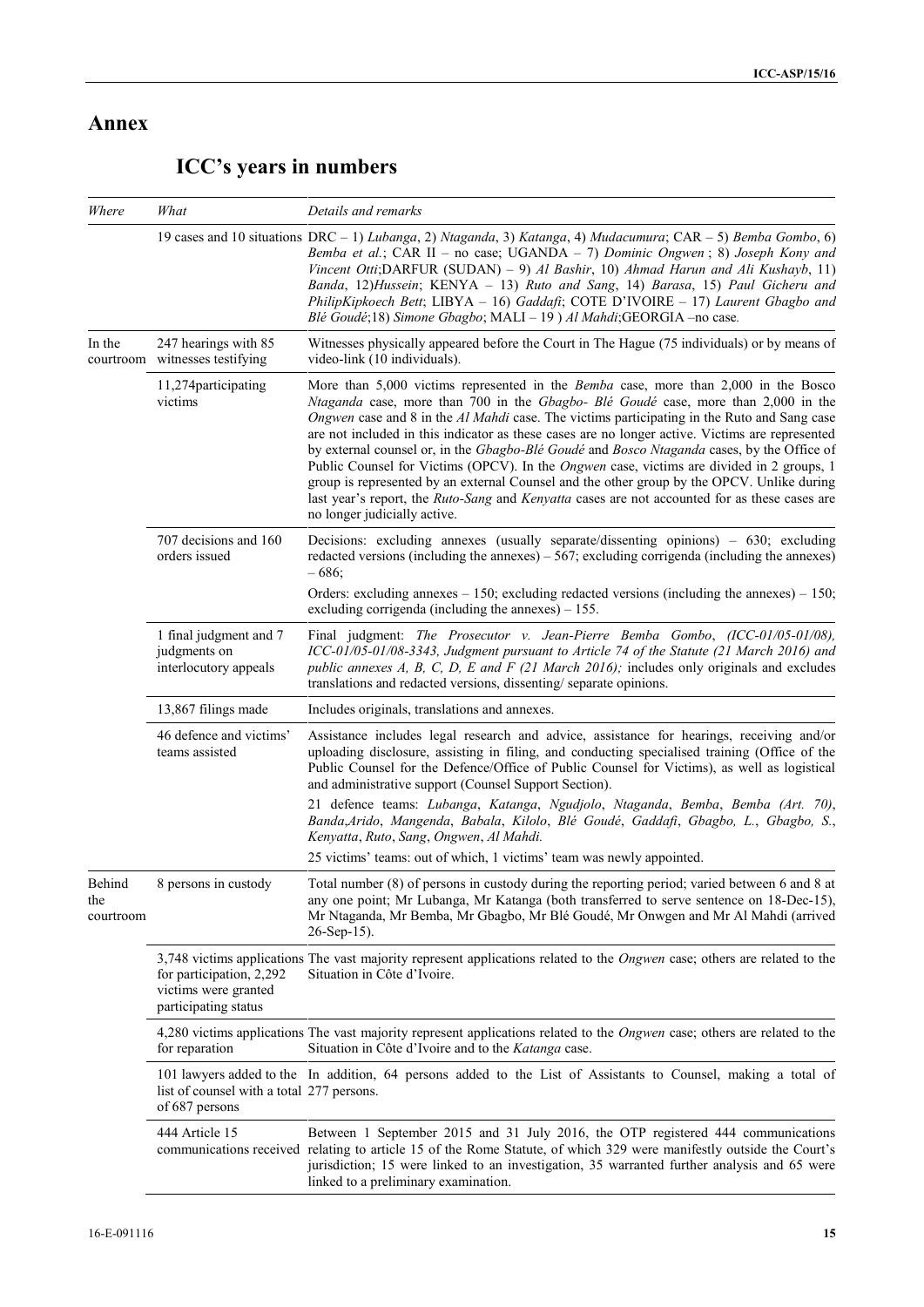| Where           | What                                                                                 | Details and remarks                                                                                                                                                                                                                                                                                                                                                                                                                                                                                                                 |
|-----------------|--------------------------------------------------------------------------------------|-------------------------------------------------------------------------------------------------------------------------------------------------------------------------------------------------------------------------------------------------------------------------------------------------------------------------------------------------------------------------------------------------------------------------------------------------------------------------------------------------------------------------------------|
|                 | 2,245 interpreter days                                                               | Covers the period from 1 September 2015 to 1 September 2016. Court and conference<br>interpretation: hearings, seminars/ roundtables, visits from delegations, NGO/diplomatic<br>briefings and others $-1,829$ interpreter days; Field interpretation, excluding OTP $-416$ days.                                                                                                                                                                                                                                                   |
|                 | 34,581 transcribed pages                                                             | Includes French and English transcripts.                                                                                                                                                                                                                                                                                                                                                                                                                                                                                            |
|                 | 24,792 translated pages                                                              | Judicial translations for all situations and cases $-20,212$ pages; non-judicial translations (in<br>working, official and situational languages of the Court) $-4,580$ pages.                                                                                                                                                                                                                                                                                                                                                      |
|                 | 12,138 visitors received,<br>out of which<br>9,849attended hearings                  | VIP visits (ministerial level and above) $-53$ , or around 365 individuals; stakeholder visits<br>(diplomats, NGOs, lawyers, prosecutors and journalists) - 107 visits, or 1,918 individuals;<br>general information visits by university students and public at large $-486$ visits, or<br>8,579 individuals.                                                                                                                                                                                                                      |
|                 | 36,043 job applications<br>processed, with 280<br>members on established             | During the period covered: 8,795 applications for short-term positions, 27,248 applications<br>for fixed-term positions, with 169 recruitments for fixed-term and 111 for short-term<br>recruitments, and 736 staffpositions. In addition, 198 staff members were on positions funded by General Temporary<br>Assistance and 77 on short-term appointments.                                                                                                                                                                         |
|                 | posts                                                                                | During the reporting period, the vacancy rate has been high and recruitment for new posts has<br>been a priority. The new short-term contract modality has allowed the Court to respond to<br>operational needs in a flexible manner while remaining within the approved budget for 2016<br>and the maximum number of approved posts. During the reporting period, the Court initiated<br>a centralized approach to training to optimize resources.                                                                                 |
|                 | professionals recruited                                                              | 182 interns and 26 visiting These are unpaid positions between 3 and 6 months in duration.                                                                                                                                                                                                                                                                                                                                                                                                                                          |
|                 | Administrative<br>Instructions and 12<br><b>Information Circulars</b><br>promulgated | 1 Presidential Directive, 3 Presidential Directives set up procedures for implementation of regulations, resolutions and<br>decisions adopted by the ASP, including regulations and rules on finance, staff, programme<br>planning, budget, etc. A Presidential Directive was promulgated on the Policy governing the<br>access and use of the Court's Building by Visitors and Accredited Members of the Press.                                                                                                                    |
|                 |                                                                                      | Administrative Instructions involve procedures, policies and regulatory matters of general<br>concern. Administrative Instructions on Financial Disclosure Programme of the Court and<br>IPSAS-Related Party Disclosures, Short-Term Appointments, and Consultants and<br>Contractors were published.                                                                                                                                                                                                                               |
|                 |                                                                                      | Information Circulars are announcements of one time or temporary interest regarding, inter<br>alia, changes in salary scales, entitlements and composition of Committees and Boards.                                                                                                                                                                                                                                                                                                                                                |
|                 | 87 witnesses and 512<br>dependants protected                                         | The number of witnesses and dependants slightly differ than the previous report, since the<br>Victims and Witnesses Section (VWS) has managed to reintegrate some of them in the<br>society and took new ones under its care during the reporting period.                                                                                                                                                                                                                                                                           |
|                 | 52 witnesses and 320 dependants relocated                                            |                                                                                                                                                                                                                                                                                                                                                                                                                                                                                                                                     |
|                 |                                                                                      | 1,006 missions undertaken OTP's missions (259) for the purpose of, <i>inter alia</i> , collecting evidence, screening and<br>interviewingwitnesses, and securing the continued cooperation of its partners: CAR-48<br>missions; Côte d'Ivoire – 36 missions; Darfur, Chad –7 missions; DRC – 43 missions; Kenya<br>$-3$ missions; Libya $-1$ mission; Mali $-23$ missions; Uganda $-92$ missions; Georgia $-6$ .                                                                                                                    |
|                 |                                                                                      | Non-Situation missions (162): Registry – 473; TFV – 31; Defence, OPCV, OPCD, CSS - 81.                                                                                                                                                                                                                                                                                                                                                                                                                                              |
| In the<br>field | 630 meetings with and<br>workshops for affected<br>to around 33,696<br>individuals   | Outreach meetings and workshops in the DRC, Kenya and Uganda $-237$ ; these meetings<br>reached out to 33,696 individuals. The Victims Participation and Reparation Section (VPRS)<br>communities, reaching out organised 393 meetings with and workshops for affected communities in the countries where<br>the Registry has field offices. NOTE: this figure takes into account the number of<br>meetings/seminars/workshop up until 31 May 2016 and does not include field activities which<br>have taken place after that date. |
|                 | 6 field offices, 1 field<br>presence, 1 liaison office                               | Kinshasa and Bunia (DRC); Kampala (Uganda); Bangui (CAR); Nairobi (Kenya); Abidjan<br>(Côte d'Ivoire), and Bamako (Mali) (field presence).                                                                                                                                                                                                                                                                                                                                                                                          |
|                 |                                                                                      | Liaison Office to the United Nations in New York promotes cooperation between the ICC and<br>the UN, represents the Court in various meetings, and assists in organising relevant events as<br>well as visits of senior Court officials.                                                                                                                                                                                                                                                                                            |
|                 | Requests for arrest and<br>surrender outstanding<br>against 13 individuals           | Against: Mr Joseph Kony, Mr Vincent Otti, Mr Sylvestre Mudacumura, Mr Ahmad<br>Muhammad Harun, Mr Ali Muhammad Ali Abd-Al-Rahman, Mr Omar Hassan Ahmad Al<br>Bashir, Mr Abdel Raheem Muhammad Hussein, Mr Abdallah Banda Abakaer Nourain, Mr<br>Saif Al-Islam Gaddafi, Ms Simone Gbagbo, Mr Walter Osapiri Barasa, and Mr Paul Gicheru<br>and Mr Philip Kipkoech Bett.                                                                                                                                                              |